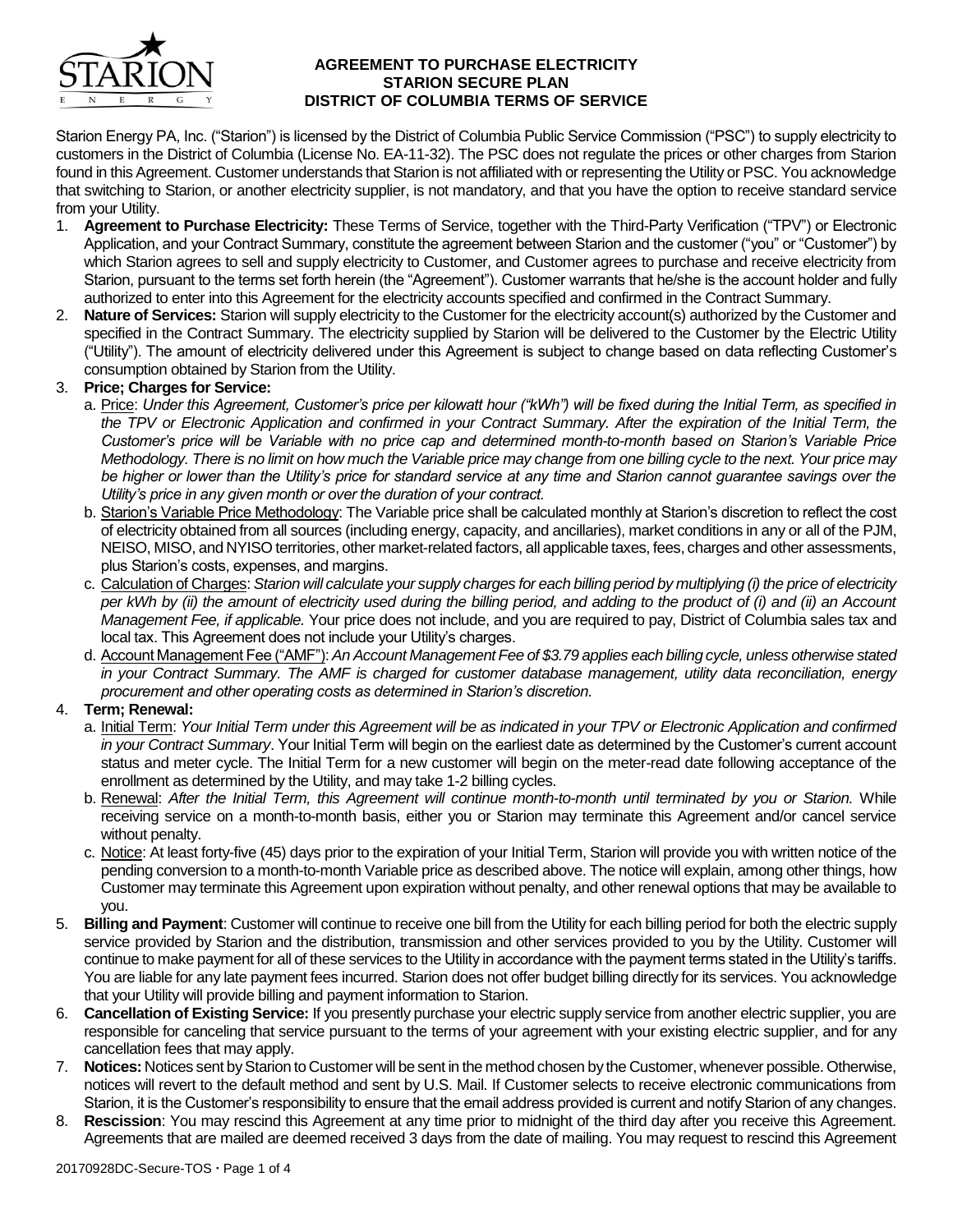by contacting Starion either by telephone at 1-800-600-3040, email at cancel@starionenergy.com or writing to Starion Energy, PO Box 845, Middlebury, CT 06762.

# 9. **Termination of Agreement:**

- a. Termination by Customer: Customer may terminate this Agreement at any time by contacting Starion using the contact information for Starion provided in this Agreement. If Customer terminates this Agreement and, as a result, effectively cancels service prior to the expiration of the Initial Term, an early termination fee may apply, as stated in your Contract Summary. If you terminate this Agreement, you will be returned to the Utility's standard service unless you choose another electricity supplier. The effective termination date will be determined as set forth in the Utility's tariff and applicable law. You are obligated to make payment for service provided pursuant this Agreement until the effective date of termination. If you terminate this Agreement by enrolling with a different supplier or returning to standard service, Starion will not be liable for any switching time delays and you will be obligated to make payment for services under this Agreement until termination of service with Starion is effective.
- b. Termination by Starion: Starion reserves the right to terminate this Agreement for any reason upon at least thirty-five (35) days' notice to the Customer. If Starion terminates this Agreement early, you will be returned to your Utility's standard service unless you choose another electricity supplier.
- 10. **Privacy Policy; Customer Information and Release Authorization:** By entering into this Agreement, you agree that your Utility may release to Starion, and Starion may obtain, information needed to provide service to you, including your address(es), account number(s) and other numbers required by your Utility to process an enrollment with Starion, billing and payment information and history, credit information, historical and future electricity usage and peak electricity demand, meter reading data including smart meter data, and characteristics of electricity service. Starion will not release or sell your personal information to any other party without your consent unless required to do so by law or if necessary to enforce the terms of this Agreement.
- 11. **Representations; Warranties:** Starion makes no representations or warranties other than those expressly set forth in this Agreement, and STARION EXPRESSLY DISCLAIMS ALL OTHER WARRANTIES, EXPRESS OR IMPLIED. Starion does not represent any guarantee of savings under this Agreement.
- 12. **Limitation of Liability:** Starion's liability in connection with this Agreement, including without limitation any alleged liability for Early Termination by Starion as explained above, shall not exceed the amount of your largest monthly invoice for electric generation service during the twelve (12) months immediately preceding termination of this Agreement. In no event shall either party be liable to the other for any indirect, special, consequential (including lost profits or revenue), incidental, indirect or punitive damages for claims arising under this Agreement.
- 13. **Binding Effect; Agency; Assignment:** This Agreement shall extend to and be binding upon Starion's and Customer's respective successors and permitted assigns; provided, however, that Customer may not assign this Agreement without Starion's prior written consent, and any purported assignment without such consent shall be void. You appoint Starion as your agent to provide retail electric service, including electric transportation, transmission and related services appropriate to provide that service to you. Starion may assign its rights and obligations under this Agreement to an affiliate of Starion or to another competitive electricity supplier licensed to do business in the District of Columbia, in whole or in part, subject to compliance with applicable law.
- 14. **Force Majeure:** Performance of any obligation required by this Agreement shall be suspended if compliance is prevented by an Act of God, strike, fire, war, civil disturbance, embargo, explosion, breakage or accident to machinery or lines of pipe; repairing or altering machinery or lines of pipe; freezing of wells or lines of pipe; by federal, state or local law, rule, order or regulation or by any other cause reasonably beyond the control of a party. Any party claiming such interference with the performance of its obligations hereunder shall provide notice to the other party, specifying the cause of interference. A party shall not be required by this paragraph to settle a labor dispute with its own employees on terms it deems unfavorable.

## 15. **Customer Service:**

- a. In the event of a dispute or disagreement involving Starion's services, you and Starion agree to use our best efforts to resolve the dispute. Most concerns can be resolved by calling our Customer Service Department at 1-800-600-3040. You may also email [info@starionenergy.com](mailto:info@starionenergy.com) or write to Starion Energy, PO Box 845, Middlebury, CT 06762. Starion's Customer Service is available Monday through Friday from 9:00 a.m. to 5:00 p.m. Eastern Time. Starion will report the results of its investigation of your inquiry and provide a written report upon request.
- b. If Starion is unable to resolve your inquiry or dispute, you may contact the District of Columbia Public Service Commission at 202-626-5100 or www.dcpsc.org or the Office of the Peoples Counsel for the District of Columbia at 202-727-3071 or www.opc-dc.gov.

## 16. **Claims Resolution:**

- a. In the event Starion is unable to resolve a complaint to your satisfaction, this section explains how claims can be resolved through arbitration or litigation. It includes an arbitration provision. You may reject the arbitration provision by sending us written notice within 45 days after your first energy bill with Starion as your supplier. See Your Right to Reject Arbitration below.
- b. For this section, you and Starion ("us" or "we") include any corporate parents, subsidiaries, affiliates or related persons or entities. Claim means any current or future claim, dispute or controversy relating to your account(s), this Agreement, or any agreement or relationship you have or had with us, except for the validity, enforceability or scope of the arbitration provision. Claim includes but is not limited to: (1) initial claims, counterclaims, cross-claims and third-party claims; (2) claims based upon contract, tort, fraud, statute, regulation, common law and equity; (3) claims by or against any third party using or providing any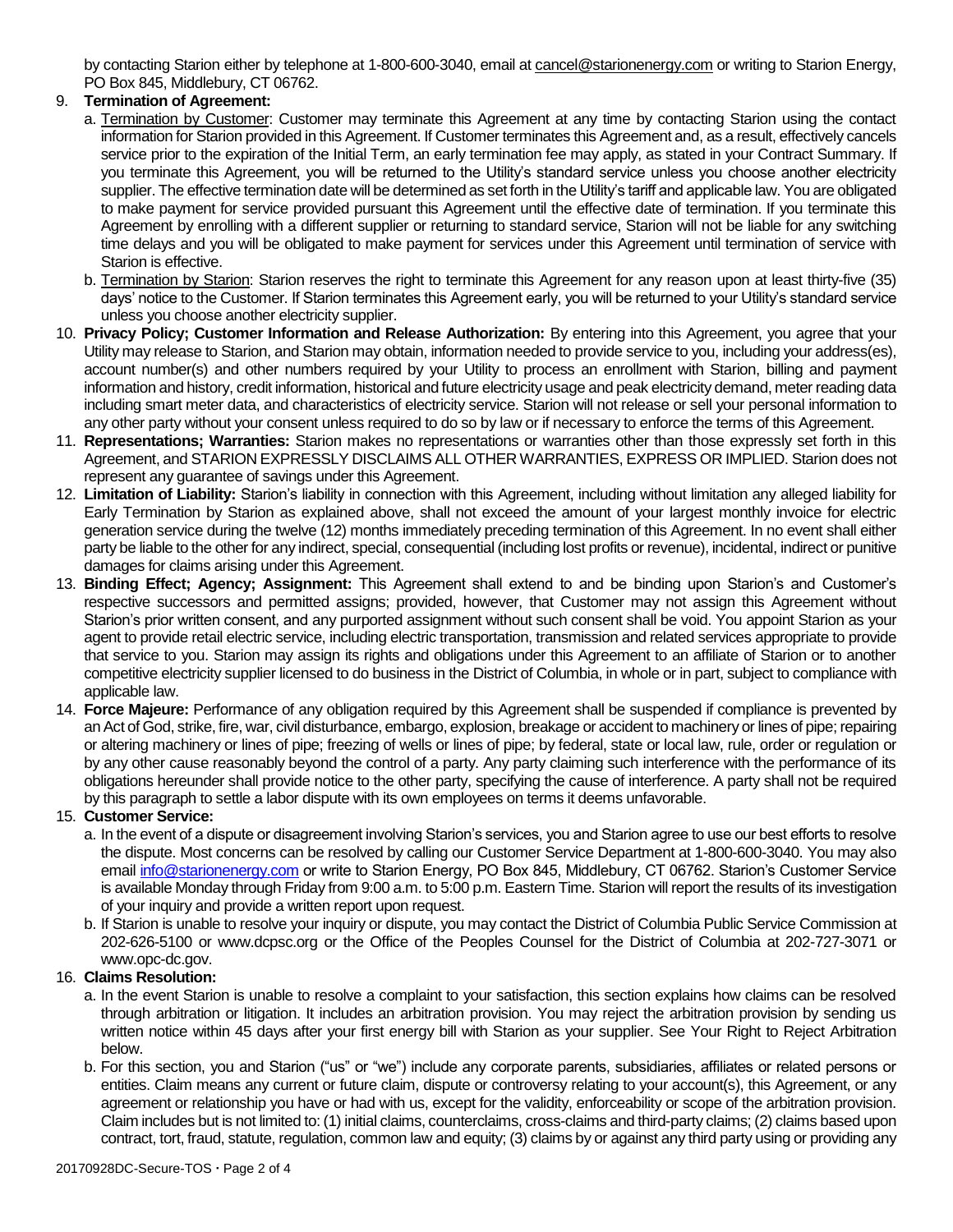product, service or benefit in connection with any account; and (4) claims that arise from or relate to (a) any account created under any agreement with us or any rates charged on any such account, (b) advertisements, promotions or statements related to any rate plans, goods or services under any agreement with us, (c) benefits and services related to Customer's account with us (including rewards programs) and (d) your application for any account. You may not sell, assign or transfer a claim.

- c. Sending a Claim Notice: Before beginning arbitration or a lawsuit, you and we agree to send a written notice (a Claim Notice) to each party against whom a claim is asserted, in order to provide an opportunity to resolve the claim informally. Go to www.starionenergy.com and select your state of residence for a sample form of Claim Notice. The Claim Notice must describe the claim and state the specific relief demanded. Notice to you will be sent to your billing address. Notice to us must include your name, address and account number and be sent to Starion Energy, Attn: Compliance Dept., P.O. Box 845, Middlebury, CT 06762. If the claim proceeds to arbitration, the amount of any relief demanded in a Claim Notice will not be disclosed to the arbitrator until after the arbitrator rules.
- d. Arbitration: You or we may elect to resolve any claim by individual arbitration. Claims are decided by a neutral arbitrator. If arbitration is chosen by any party, neither you nor we will have the right to litigate that claim in court or have a jury trial on that claim. Further, you and we will not have the right to participate in a representative capacity or as a member of any class pertaining to any claim subject to arbitration. Arbitration procedures are generally simpler than the rules that apply in court, and discovery is more limited. The arbitrator's decisions are as enforceable as any court order and are subject to very limited review by a court. Except as set forth below, the arbitrator's decision will be final and binding. Other rights you or we would have in court may also not be available in arbitration.
	- i. Initiating Arbitration: Before beginning arbitration, you or we must first send a Claim Notice. Claims will be referred to either JAMS or AAA, as selected by the party electing arbitration. Claims will be resolved pursuant to this Arbitration provision and the selected organization's rules in effect when the claim is filed, except where those rules conflict with this Agreement. If we choose the organization, you may select the other within 30 days after receiving notice of our selection. Contact JAMS or AAA to begin an arbitration or for other information. Claims also may be referred to another arbitration organization if you and we agree in writing or to an arbitrator appointed pursuant to section 5 of the Federal Arbitration Act, 9 U.S.C. sec. 1-16 ("FAA"). We will not elect arbitration for any claim you file in small claims court, so long as the claim is individual and pending only in that court. You or we may otherwise elect to arbitrate any claim at any time unless it has been filed in court and trial has begun or final judgment has been entered. Either you or we may delay enforcing or not exercise rights under this Arbitration provision, including the right to arbitrate a claim, without waiving the right to exercise or enforce those rights.
	- ii. Limitations on Arbitration: If either party elects to resolve a claim by arbitration, that claim will be arbitrated on an individual basis. There will be no right or authority for any claims to be arbitrated on a class action basis or on bases involving claims brought in a purported representative capacity on behalf of the general public, other Starion customers or other persons similarly situated. The arbitrator's authority is limited to claims between you and us alone. Claims may not be joined or consolidated unless you and we agree in writing. An arbitration award and any judgment confirming it will apply only to the specific case and cannot be used in any other case except to enforce the award. Notwithstanding any other provision and without waiving the right to appeal such decision, if any portion of these Limitations on Arbitration is deemed invalid or unenforceable, then the entire Arbitration provision (other than this sentence) will not apply.
	- iii. Arbitration Procedures: This Arbitration provision is governed by the FAA. The arbitrator will apply applicable substantive law, statutes of limitations and privileges. The arbitrator will not apply any federal or state rules of civil procedure or evidence in matters relating to evidence or discovery. Subject to the Limitations on Arbitration, the arbitrator may otherwise award any relief available in court. The arbitration will be confidential, but you may notify any government authority of your claim. If your claim is for \$5,000 or less, you may choose whether the arbitration will be conducted solely on the basis of documents, through a telephonic hearing, or by an in person hearing. At any party's request, the arbitrator will provide a brief written explanation of the award. The arbitrator's award will be final and binding, except for any right of appeal provided by the FAA; however, any party will have 30 days to appeal the award by notifying the arbitration organization and all parties in writing. The organization will appoint a three arbitrator panel to decide anew, by majority vote based on written submissions, any aspect of the decision appealed. Judgment upon any award may be entered in any court having jurisdiction. At your election, arbitration hearings will take place in the federal judicial district of your residence.
	- iv. Arbitration Fees and Costs: You will be responsible for paying your share of any arbitration fees (including filing, administrative, hearing or other fees), but only up to the amount of the filing fees you would have incurred if you had brought a claim in court. We will be responsible for any additional arbitration fees. At your written request, we will consider in good faith making a temporary advance of your share of any arbitration fees, or paying for the reasonable fees of an expert appointed by the arbitrator for good cause.
	- v. Additional Arbitration Awards: Only if the arbitrator rules in your favor for an amount greater than any final offer we made before the first arbitration hearing is conducted, the arbitrator's award will include: (1) any money to which you are entitled, but in no case less than \$1,000; and (2) any reasonable attorneys' fees, costs and expert and other witness fees.
	- vi. Your Right to Reject Arbitration: You may reject this Arbitration provision by sending a written rejection notice to us at: Starion Energy, Attn: Compliance Department, P.O. Box 845, Middlebury, CT 06762. Go to www.starionenergy.com and select your state of residence for a sample rejection notice. Your rejection notice must be mailed within 45 days after the date of your first energy bill with Starion as your supplier. Your rejection notice must state that you reject the Arbitration provision and include your name, address, account number and personal signature. No one else may sign the rejection notice. If your rejection notice complies with these requirements, this Arbitration provision will not apply to you, except for